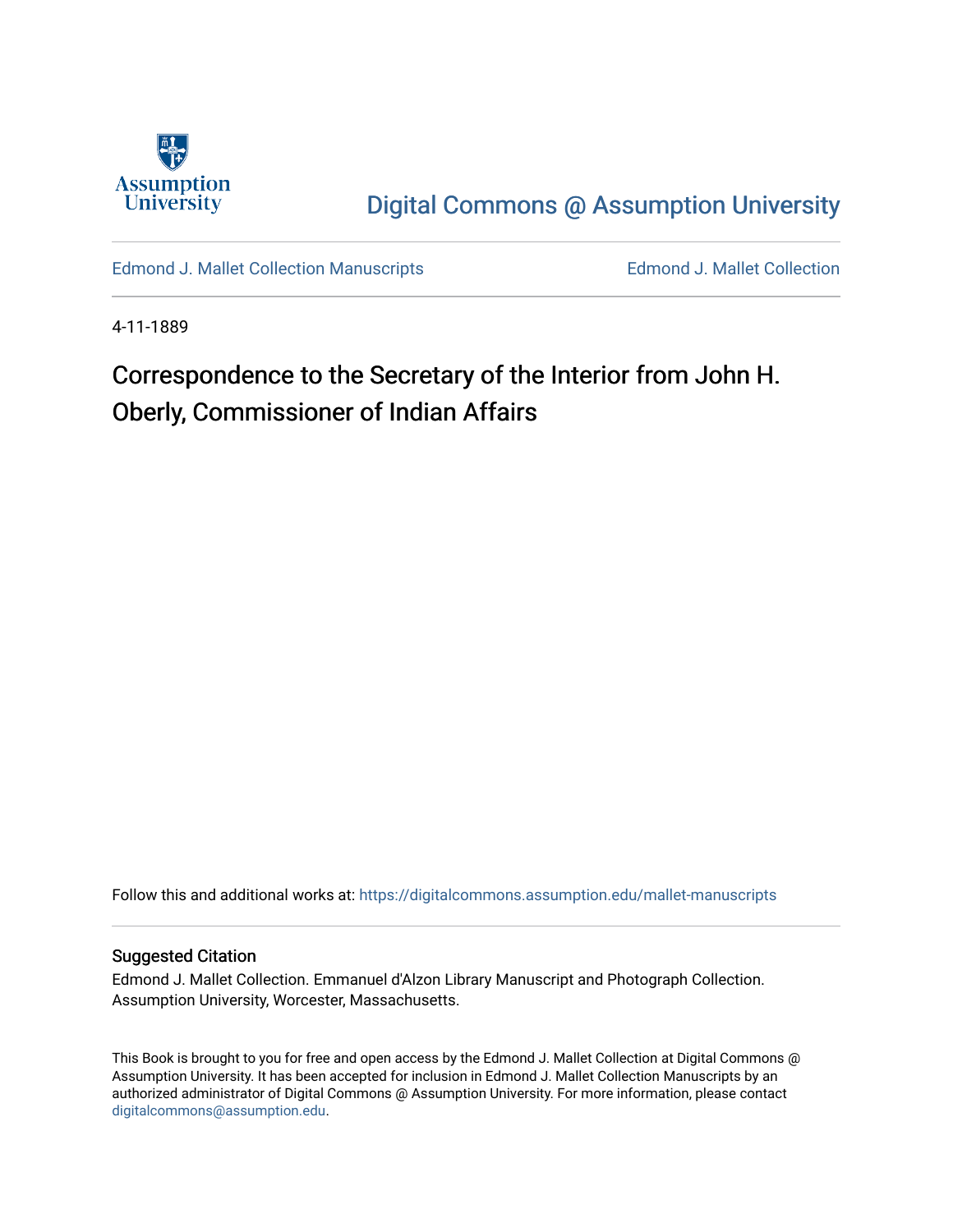## Correspondence to the Secretary of the Interior from John H. Oberly, Commissioner of Indian Affairs

#### About

Native American Reservations, Native American Schools, Transporting American Indians, Office of Indian Affairs

### **Transcription**

DEPARTMENT OF THE INTERIOR OFFICE OF INDIAN AFFAIRS Washington, D.C., April 11th 1889

The Honorable The Secretary of the Interior

Sir:

I have the honor to acknowledge the receipt by your reference of the 28th ultimo, for report, of a letter from Inspector Mallet, report that Superintendent Chase of the Genoa School has been reckless in using transportation requests, that many of the names of persons transported are absolutely false &c., and requesting that he be furnished with a statement of all requests used by Mr. Chase, on the form enclosed by him.

In reply I would state that Mr. Chase has been in charge of the Genoa School for nearly four years and during that time has used hundreds of transportation requests over subsidized roads, in bringing children to and from school. Most of them have been settled and are on file in the Second Auditor's Office, with the claims of the railroad companies presenting them for payment. It is therefore impracticable to furnish such a statement; but if Inspector Mallet has discovered any improper use of transportation requests, he should report the facts in the case to the department and the matter can be considered in the final settlement of the accounts of Superintendent Chase.

The letter of Inspector Mallet is herewith returned.

Very respectfully, Jno. H. Oberly Commission.

E.S.W.

## Identified Persons

Horace R. Chase; John H. Oberly; Major Edmond Mallet; Secretary of the Interior

## Identified Places

Genoa Indian Industrial School; Genoa, Nebraska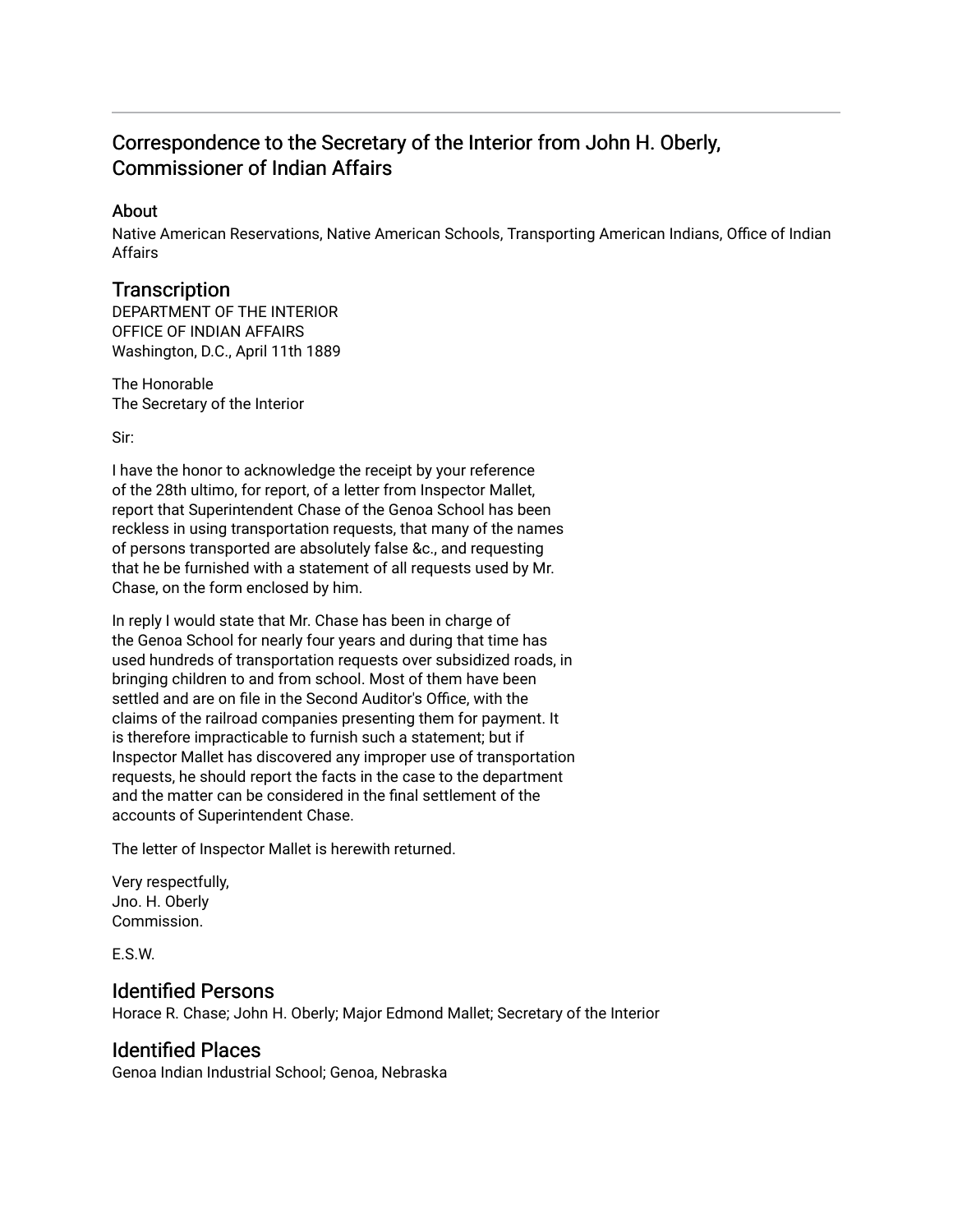### Recipient Secretary of the Interior

This book is available at Digital Commons @ Assumption University: [https://digitalcommons.assumption.edu/mallet](https://digitalcommons.assumption.edu/mallet-manuscripts/86)[manuscripts/86](https://digitalcommons.assumption.edu/mallet-manuscripts/86)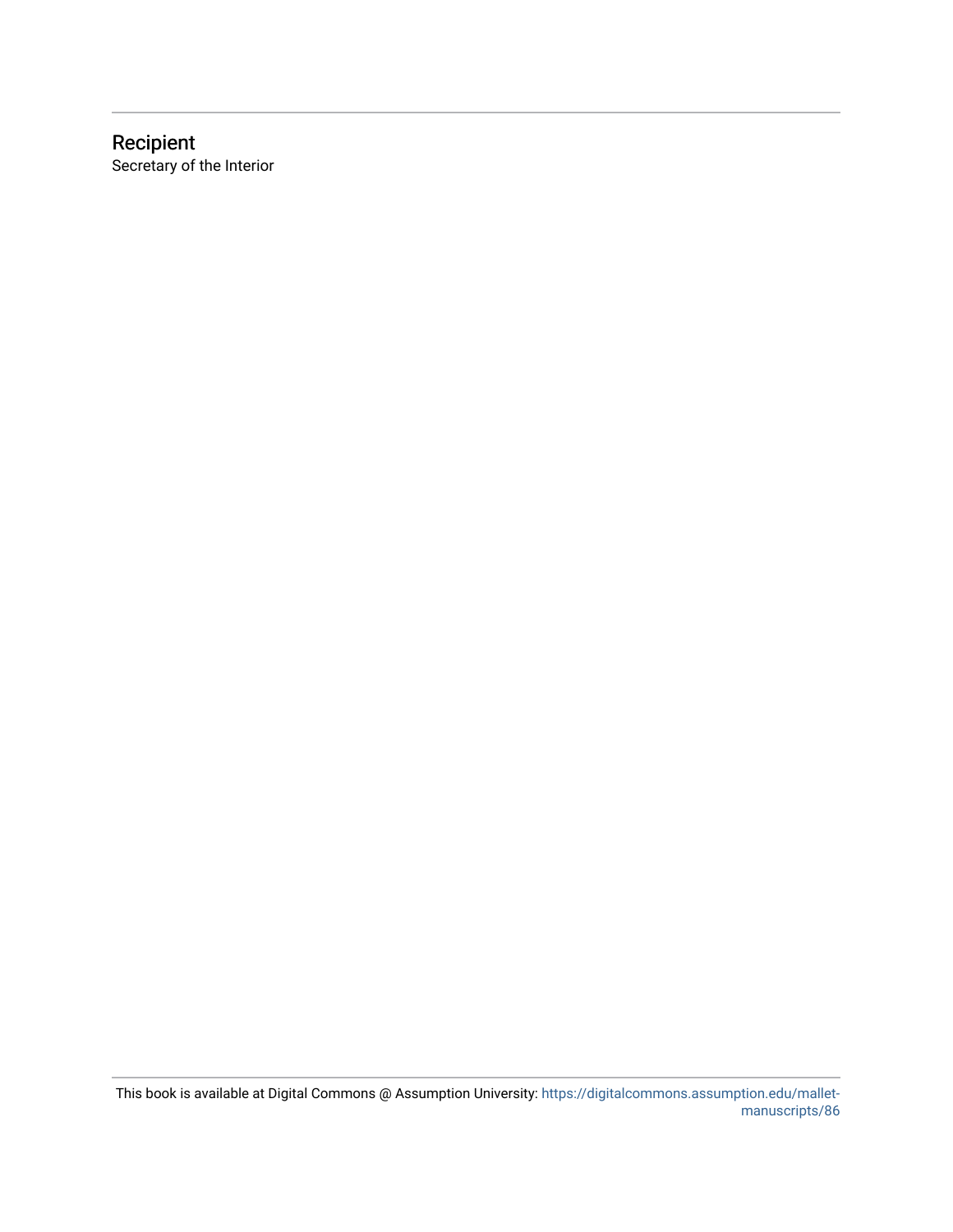## DEPARTMENT OF THE INTERIOR,

#### OFFICE OF INDIAN AFFAIRS,

Washington, D.C., April 11th 1889.

#### The Honorable

The Secretary of the Interior.

#### Sir:

 $\cdot$   $\circ$ 

I have the honor to acknowledge the receipt by your reference of the 28th ultimo, for report, of a letter from Inspector Mallet, reporting that Superintendent Chase of the Genoa School has been reckless in using transportation requests, that many of the names of persons transported are absolutely false &c., and requesting that he be furnished with a statement of all requests used by Mr. Chase, on the form enclosed by him.

In reply I would state that Mr. Chase has been in charge of the Genoa School for nearly four years and during that time has used hundreds of transportation requests over subsidized roads, in bringing children to and from school. Most of them have been settled and are on file in the Second Auditor's Office, with the claims of the railroad companies presenting them for payment. It is therefore impracticable to furnish such a statement; but if Inspector Mallet has discovered any improper use of transportation